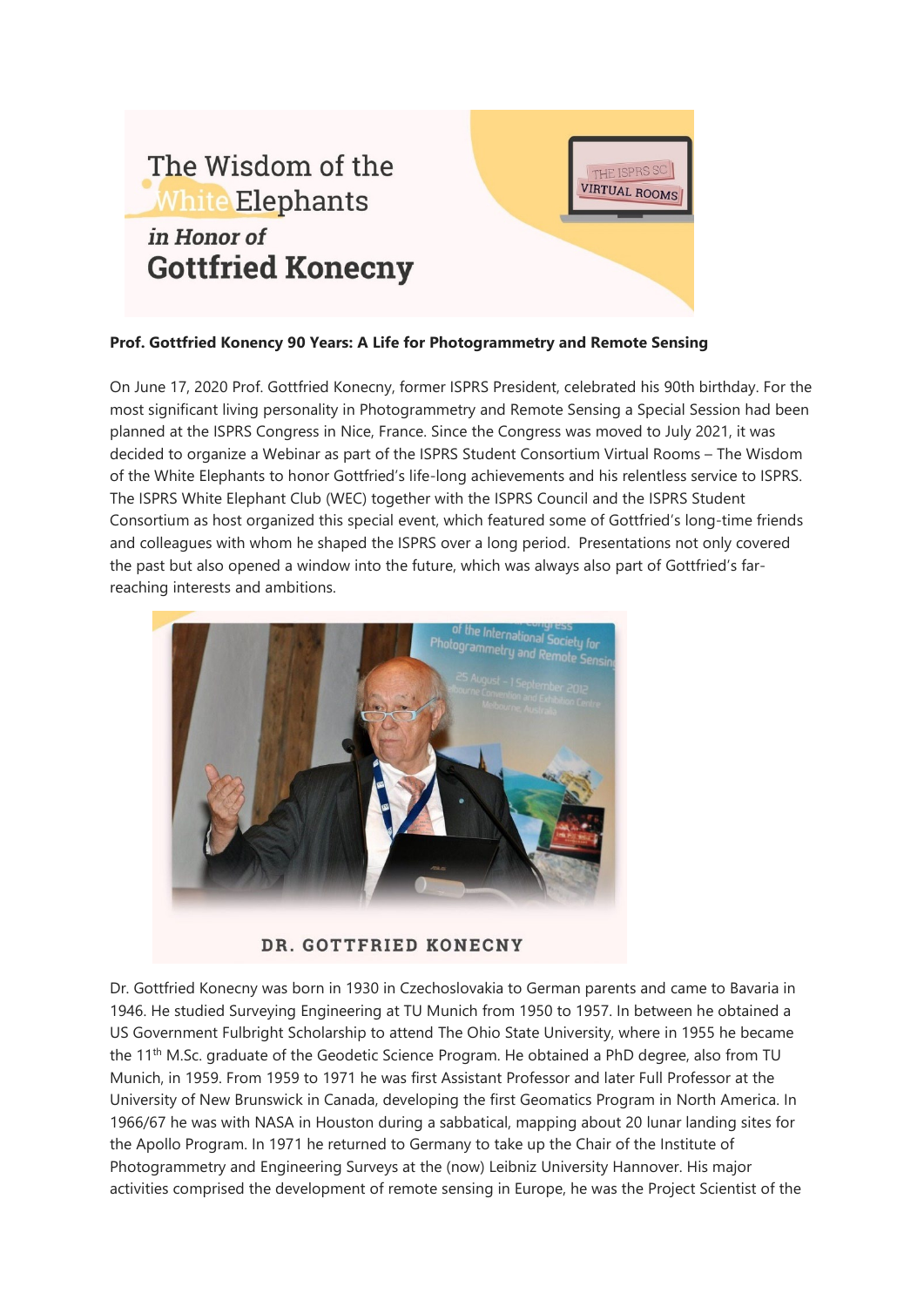first photogrammetric mapping project from space, the Metric Camera, in 1983. From 1976 – 1992 he served on ISPRS Council and was responsible for the ISP Congress in Hamburg in 1980, before becoming ISPRS president from 1984-88. In 1998 he became Emeritus Professor of Leibniz University Hannover and has continue his activities ever since.

|                         | PROGRAM                                                                                                            |
|-------------------------|--------------------------------------------------------------------------------------------------------------------|
| <b>Christian Heipke</b> | <b>Gottfried Konecny: From Draftsman to Professor Emeritus</b><br>- 75 Years of Involvement in Photogrammetry      |
| <b>Armin Gruen</b>      | <b>Of Elephants and Crocodiles</b><br>- the Converging of Lifelines                                                |
| Shunji Murai            | <b>Lessons from Gottfried in my Life</b>                                                                           |
| <b>Larry Fritz</b>      | <b>Over 50 Years in ISPRS</b> – The Ambassador of our Profession                                                   |
| Deren Li                | <b>Gottfried in China</b> - his Role in the Development of the<br><b>Chinese Photogrammetry and Remote Sensing</b> |
| Lena Halounova          | <b>Gottfried and his Scientific Cooperations</b>                                                                   |
| Laurent Polidori        | <b>From Laussedat to Learning Machines:</b><br>What can we learn from History?                                     |
| Jan Dirk Wegner         | Quo Vadis Photogrammetry?                                                                                          |
|                         | <b>SESSION CHAIRS</b><br>Armin Gruen, ISPRS White Elephant Club President<br>Christian Heipke, ISPRS President     |
|                         | <b>VIRTUAL ROOM HOST</b><br><b>Sheryl Rose Reyes,</b><br><b>ISPRS Student Consortium President</b>                 |

This program was enriched by music and singing performances of current members of the IPI, Leibniz University Hannover.



Almost 150 people listened to the Webinar